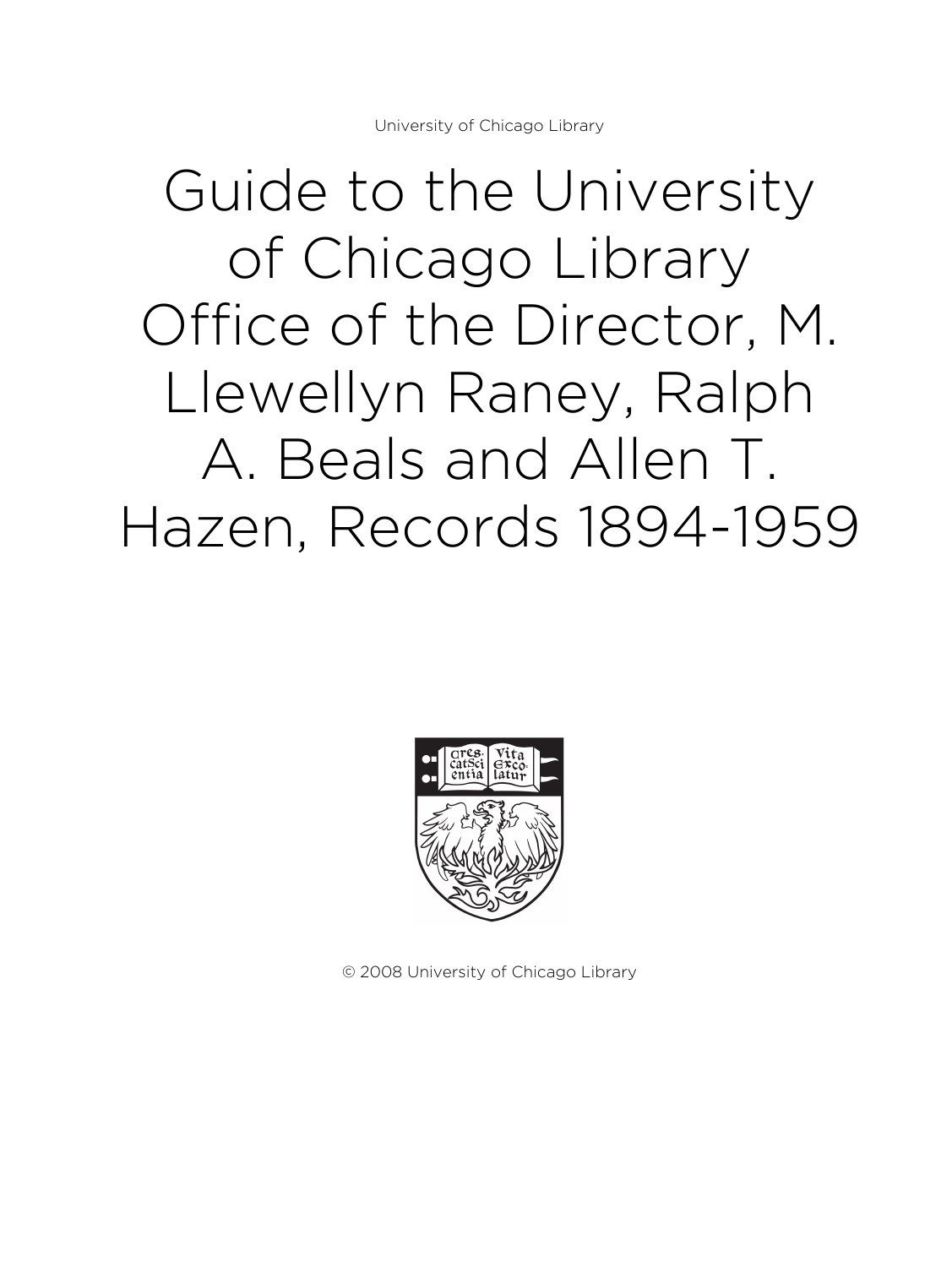# **Table of Contents**

| 3  |
|----|
| 3  |
| 3  |
| 3  |
| 3  |
| 4  |
| 6  |
| 6  |
| 6  |
| 6  |
| 11 |
| 12 |
| 13 |
| 14 |
| 17 |
| 17 |
| 17 |
|    |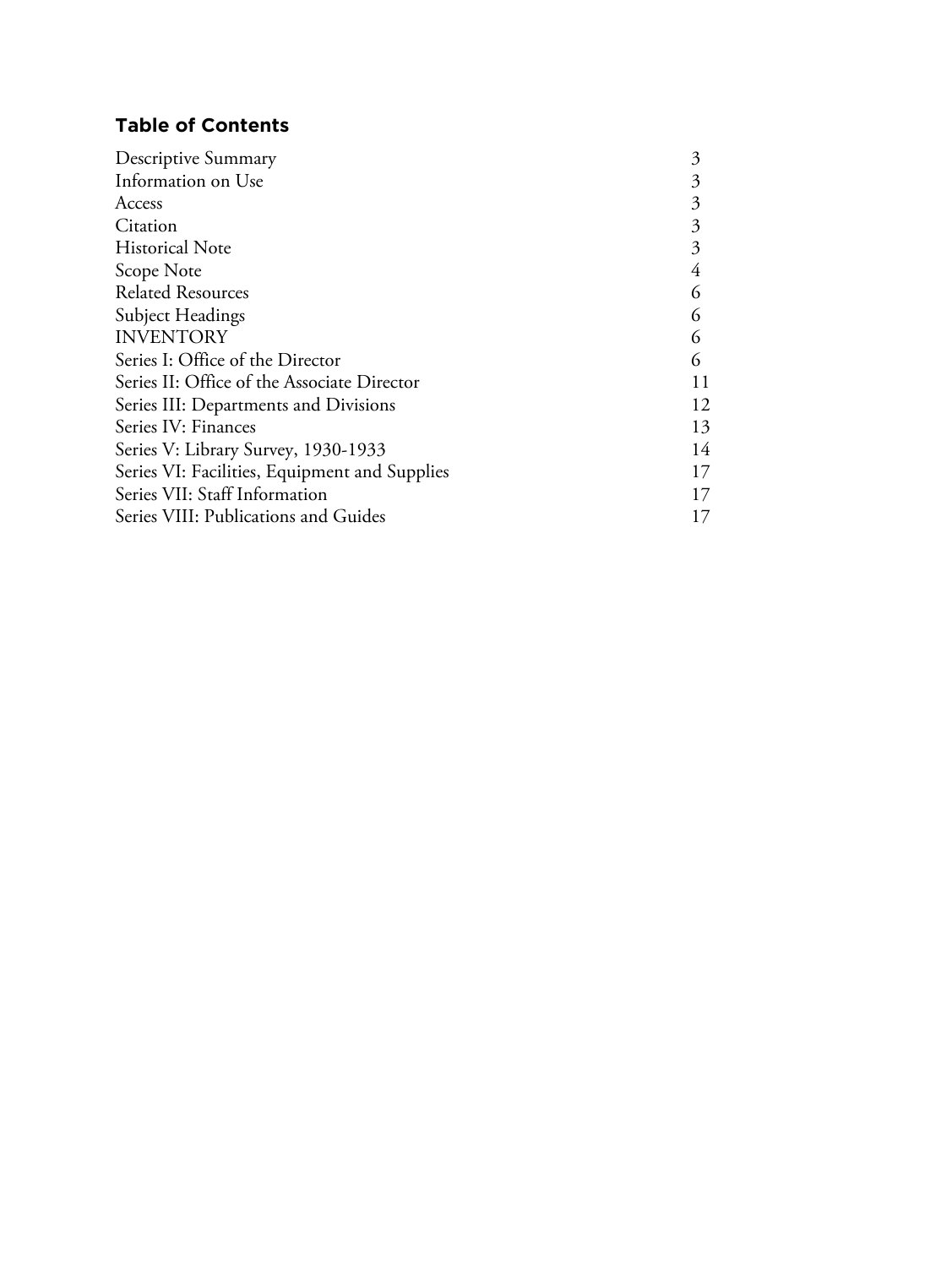#### **Descriptive Summary**

| <b>Identifier</b> | ICU.SPCL.LIBRARY3                                                                                                                                                                                                                                                                                                                |
|-------------------|----------------------------------------------------------------------------------------------------------------------------------------------------------------------------------------------------------------------------------------------------------------------------------------------------------------------------------|
| Title             | University of Chicago. Library. Office of the Director. M. Llewellyn Raney,<br>Ralph A. Beals and Allen T. Hazen. Records                                                                                                                                                                                                        |
| Date              | 1894-1959                                                                                                                                                                                                                                                                                                                        |
| <b>Size</b>       | 12 linear feet (24 boxes)                                                                                                                                                                                                                                                                                                        |
| <b>Repository</b> | Special Collections Research Center<br>University of Chicago Library<br>1100 East 57th Street<br>Chicago, Illinois 60637 U.S.A.                                                                                                                                                                                                  |
| <b>Abstract</b>   | This collection contains administrative records of the University of Chicago<br>Library from its early years through the mid-twentieth century, but most<br>closely documents the years 1928-1948, a span of time when the position of<br>library director was held by M. Llewellyn Raney, Ralph A. Beals and Allen T.<br>Hazen. |

#### **Information on Use**

# **Access**

The collection is open for research.

# **Citation**

When quoting material from this collection, the preferred citation is: University of Chicago. Library. Office of the Director. M. Llewellyn Raney, Ralph A. Beals and Allen T. Hazen. Records, [Box #, Folder #], Special Collections Research Center, University of Chicago Library

# **Historical Note**

The period when Ernest D. Burton and J.C.M. Hanson each served as Director of the Library brought the construction of Harper Library, and a formal review and planning process for the library system. Despite these efforts, the University of Chicago Library remained decentralized and administratively unstable for much of the first half of the twentieth century.

The long and often conflicted process of evaluation and planning continued under M. Llewellyn Raney, who assumed the position of Director of the Library in 1928. In the early 1930s, Raney led an effort to comprehensively survey the library. In the process, faculty and administrators were solicited for their evaluations and suggestions in terms of the effectiveness of the library's service to the departments, divisions and schools of the university. The results of the Library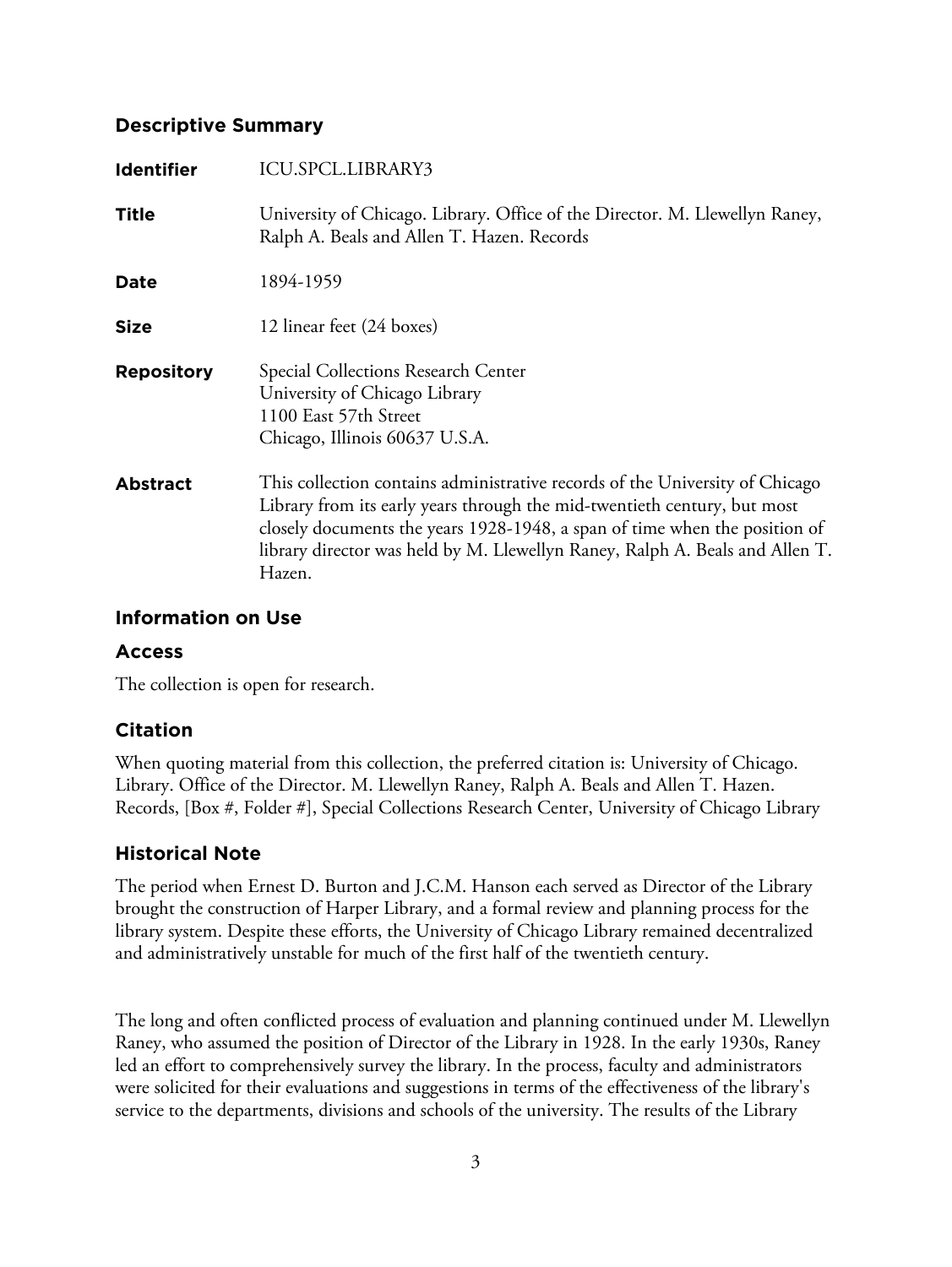Survey were published as part of a multi-part series of administrative reports that surveyed the University of Chicago as a whole.

Beginning around the same time, Associate Director A.F. Kuhlman began a project to aggressively search and acquire "fugitive materials" for library collections - resources needed by researchers in the humanities and social sciences, but difficult to acquire and manage in library collections. "Fugitive materials" were defined in intentionally broad terms: Annual reports, newspapers, government documents, archives and manuscripts, organizational records, maps, audio-visual material, and print ephemera are just a few of the types of materials that Kuhlman considered as part of the collecting scope. While Kuhlman's project required a major dedication of staff time and resources over several years, it helped build many of the library's collections of non-book materials, and contributed to cooperative acquisitions efforts with other institutions.

The struggle to centralize the library system and unify its operations continued through the end of Raney's directorship. Departmental libraries, often managed independently and without operational relationships with the larger library system, persisted through their value and convenience for faculty.

Raney was succeeded by Ralph A. Beals, who served as director from 1942-1946. The position was then held by Allen T. Hazen from 1946-1948. With the directorship of Herman H. Fussler (1948-1971), the library began to manifest the lessons learned from a long period of evaluation, experimentation, administrative debate and uncertainty.

# **Scope Note**

This collection contains administrative records of the University of Chicago Library from its early years through the mid-twentieth century, but most closely documents the years 1928-1948, a span of time when the position of library director was held by M. Llewellyn Raney, Ralph A. Beals and Allen T. Hazen.

Series I: Office of the Director, contains correspondence, reports, minutes, and collection development material. Records of the administrations of J.C.M. Hanson and Herman H. Fussler are included along with larger amounts of material from the era of Raney, Beals and Hazen. This series is organized chronologically by administrator. This series contains correspondence regarding the development of several book and manuscript collections, as well as files on private collections that the university did not acquire. Material on library committees, such as the Staff Advisory Committee (which advocated for the needs of librarians and other library staff) are also included in this series, as is a set of files related to Raney's interest in the then-emerging technology of microphotography.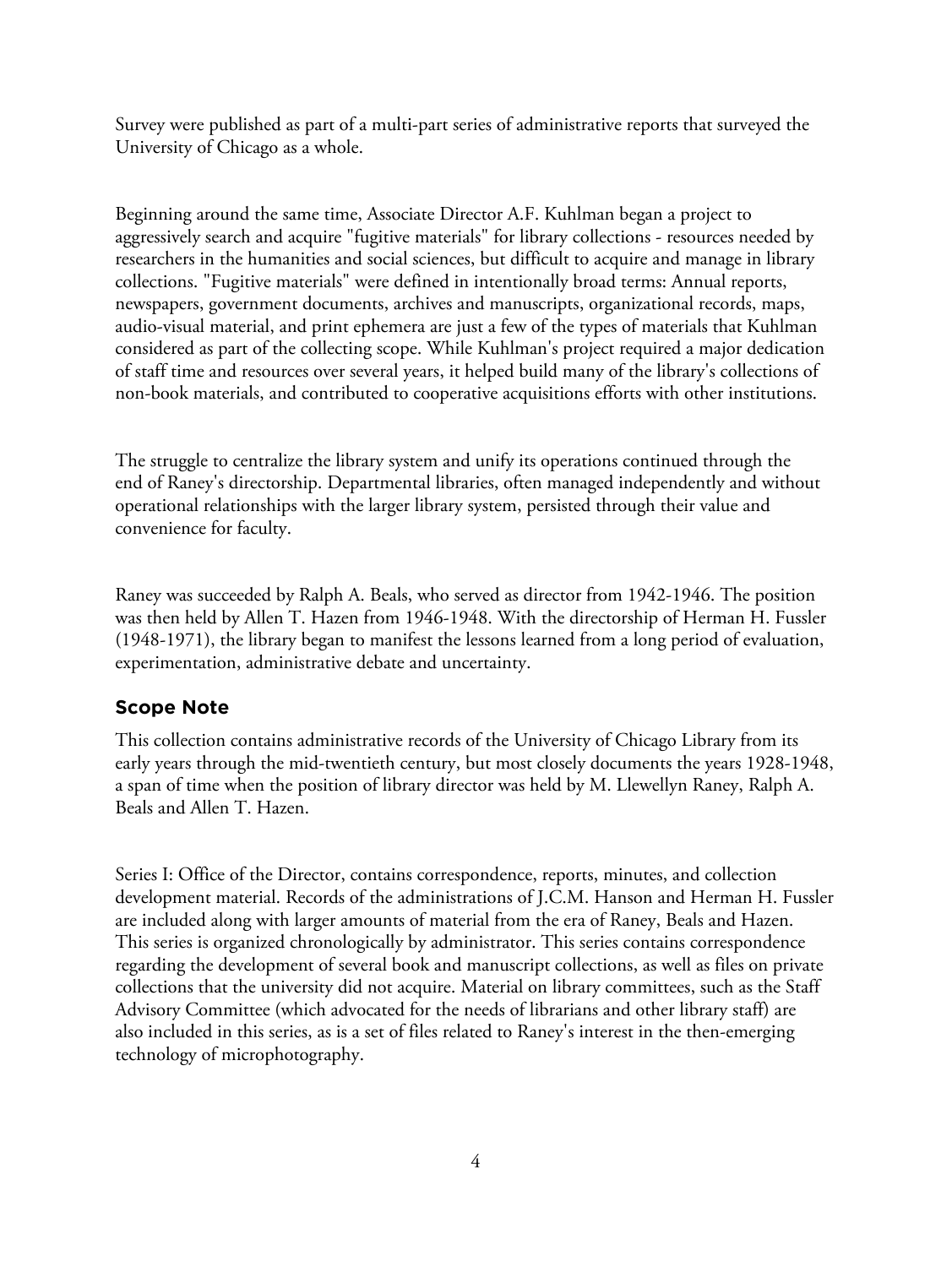Series II: Office of the Associate Director, contains material from the office of A.F. Kuhlman. Much of the material in this collection relates to Kuhlman's project to evaluate and expand the library's collection of "fugitive materials" - mainly published and near-print documents of governments and public institutions. Documentation of this project includes correspondence, reports, financial records, and lists of materials held or needed for the library. Much of the correspondence is routine in nature, including copies of thousands of requests to organizations for information about published material. This series also contains smaller amounts of routine administrative documents regarding facilities and personnel.

Series III: Departments and Divisions, contains administrative records of the many administrative units below the Director. This series is arranged alphabetically by administrative unit. Much of the material in this series relates to the ongoing management of library collections, including cataloging, preservation and acquisitions. The Catalog Department and Preparations Division are best documented in this series; records from departments such as Acquisitions and Serials are also included, as is a small amount of material related to the administration of departmental libraries.

Series IV: Finances, contains budgets, ledgers, statements and other financial records of the library. Material in this series spans the years 1917-1943, but most completely documents the years 1930-1933, during the administration of M. Llewellyn Raney, when both the Library Survey and Kuhlman's fugitive materials project were underway.

Series V: Library Survey, 1930-1933, includes drafts of Raney's report of the survey, published as part of a multi-part series that evaluated the university as a whole. It also contains correspondence, reports, and other material related to collection development and management, as well as the university community's evaluations of the library. These evaluations, in the form of correspondence and formal statements, are organized alphabetically by department, division or school. A small number of evaluations of individual library collection are also found.

Series VI: Facilities, Equipment and Supplies, contains material related to renovation and maintenance of buildings, and the selection and acquisition of library equipment and supplies.

Series VII: Staff Information, contains bulletins, newsletters, directories used primarily for the information of internal staff at the library.

Series VIII: Publications and Guides, contains informational material for the university community and administration, as well as the general public. This series includes library documents such as annual reports, handbooks and collection guides, as well as university publications, reports and press releases that relate to library activities and services.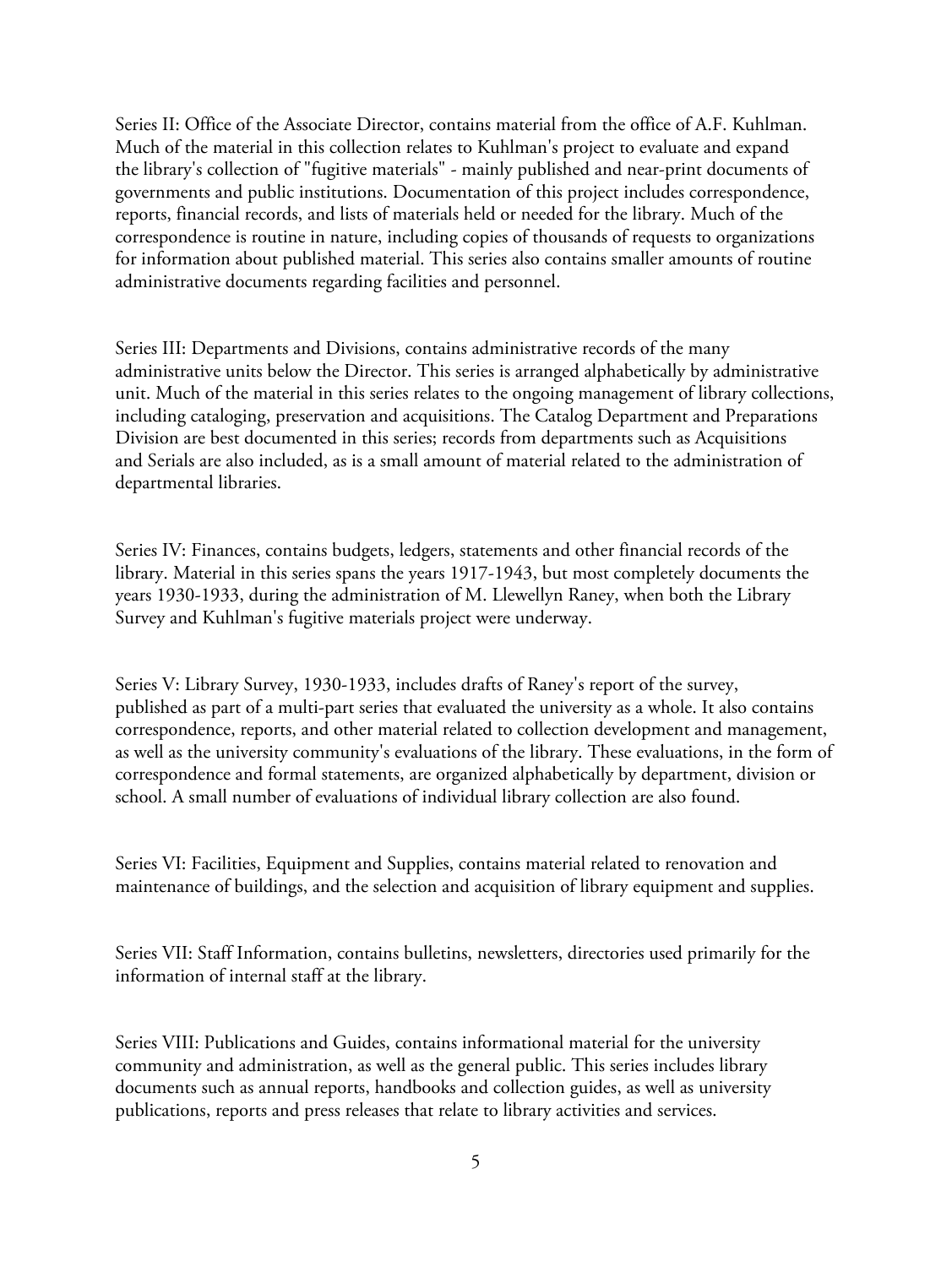# **Related Resources**

The following related resources are located in the Department of Special Collections:

http://www.lib.uchicago.edu/e/spcl/select.html

Fussler, Herman H. Papers

University of Chicago. Library. Records

# **Subject Headings**

- Beals, Ralph Albert, 1899-1954
- Fussler, Herman Howe, 1914-
- Hanson, J. C. M. (James Christian Meinich), 1864-1943
- Hazen, Allen T.
- Kuhlman, A.F.
- Raney, M. Llewellyn (McKendree Llewellyn), b. 1877
- University of Chicago. Library
- Academic libraries
- Academic librarians

# **INVENTORY**

# **Series I: Office of the Director**

**Box 1 Folder 1** M. Llewellyn Raney, 1914-1942 **Box 1 Folder 2-3** M. Llewellyn Raney, bindery procedure, 1928-1935 **Box 1 Folder 4-6** M. Llewellyn Raney, microphotography, Vernon D. Tate work at Library of Congress, 1936-1942 **Box 1 Folder 7** M. Llewellyn Raney, microphotography, 1937-1938 **Box 1 Folder 8** M. Llewellyn Raney, microphotography, Committee on Scientific Aids to Learning, 1937-1940 **Box 2**

#### **Folder 1**

M. Llewellyn Raney, "The Library Plan - A Rejoinder," undated **Box 2**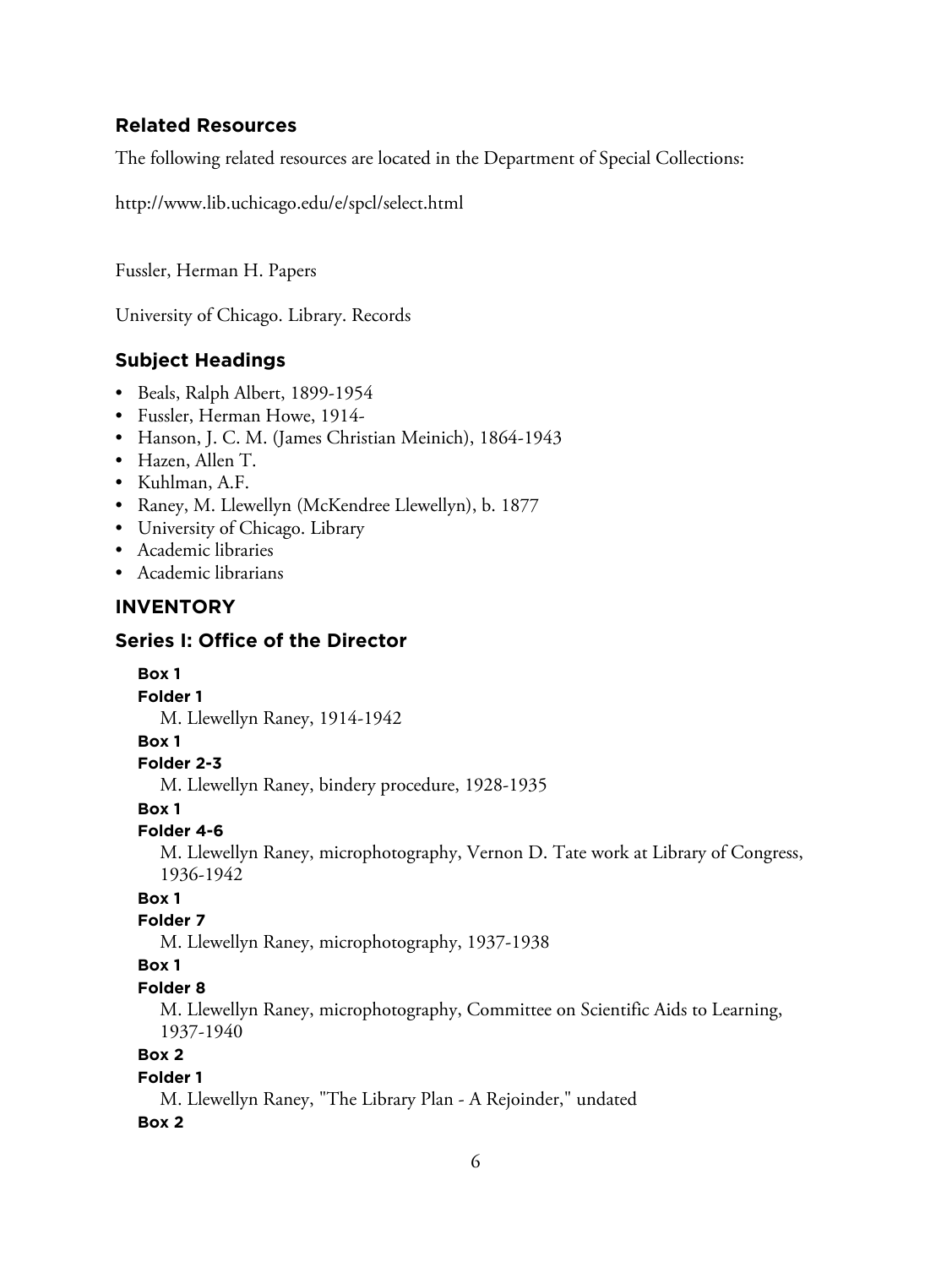**Folder 2**

M. Llewellyn Raney, Hutchins inauguration exhibitions, 1929

**Box 2**

# **Folder 3**

M. Llewellyn Raney, Dewey & Dewey film projectors, 1936

#### **Box 2**

#### **Folder 4**

M. Llewellyn Raney, catalog card exchanges, 1930-1940

# **Box 2**

# **Folder 5**

M. Llewellyn Raney, Board of Libraries, 1929-1942

# **Box 2**

#### **Folder 6**

M. Llewellyn Raney, Bibliothèque Nationale, Catalogue Générale, 1928-1929

# **Box 2**

# **Folder 7**

M. Llewellyn Raney, National Historical Publications Commission, 1939

# **Box 2**

# **Folder 8**

M. Llewellyn Raney, Archibald MacLeish, 1938-1940

# **Box 2**

# **Folder 9**

M. Llewellyn Raney, patron privileges, 1930-1942

# **Box 2**

# **Folder 10**

M. Llewellyn Raney, Union Catalog of Books Published before 1800, 1940-1941

# **Box 2**

# **Folder 11**

M. Llewellyn Raney, "The H.W. Wilson Company's System of Scale Pricing, A Critical and Constructive Examination," 1941

# **Box 2**

# **Folder 12**

M. Llewellyn Raney, acquisitions orders placed through University Press, 1928-1929

# **Box 2**

# **Folder 13**

M. Llewellyn Raney, book selection policy, 1929

# **Box 2**

# **Folder 14**

M. Llewellyn Raney, Yale University Press collection, 1933

# **Box 2**

# **Folder 15**

M. Llewellyn Raney, Thomas G. Thrum collection, 1933

# **Box 2**

# **Folder 16**

M. Llewellyn Raney, Edward L. Stone collection, 1937

# **Box 2**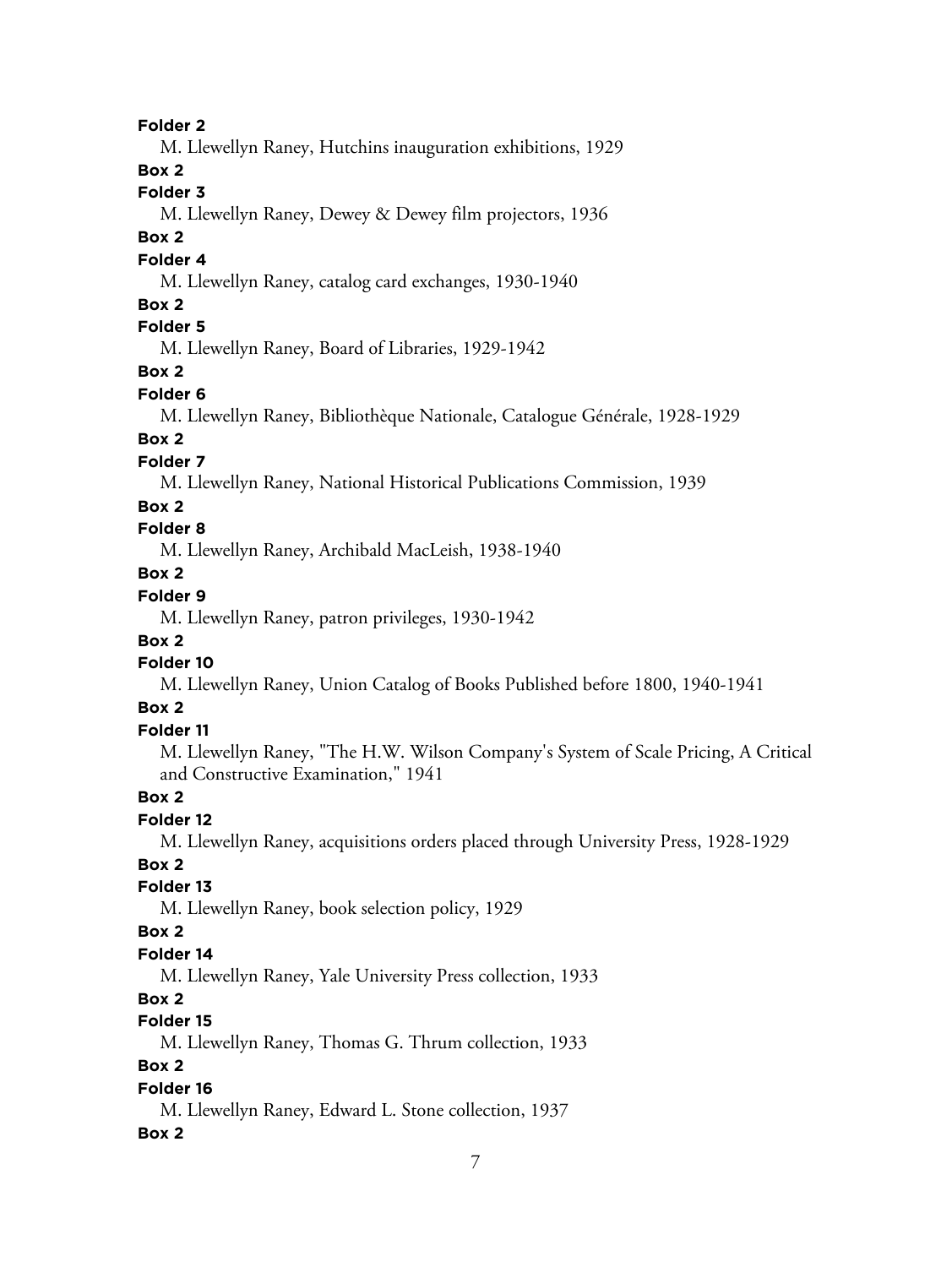**Folder 17** M. Llewellyn Raney, Frederick Starr collection, 1936 **Box 2 Folder 18** M. Llewellyn Raney, Gerald Birney Smith collection, 1930 **Box 3 Folder 1** M. Llewellyn Raney, Lavinia A. Small collection, 1939-1942 **Box 3 Folder 2** M. Llewellyn Raney, James Whitcomb Riley collection, 1932 **Box 3 Folder 3** M. Llewellyn Raney, Charles Mason Remey collection, 1939 **Box 3 Folder 4** M. Llewellyn Raney, Charles W. Oker collection, 1928-1930 **Box 3 Folder 5** M. Llewellyn Raney, Niessen Theatre collection, 1930 **Box 3 Folder 6** M. Llewellyn Raney, H.A. Monday collection, 1930 **Box 3 Folder 7** M. Llewellyn Raney, McCormick family collections and gifts, 1930 **Box 3 Folder 8** M. Llewellyn Raney, John M. Manly manuscript selections, 1929- 1933 **Box 3 Folder 9** M. Llewellyn Raney, manuscript collections, 1916-1931 **Box 3 Folder 10** M. Llewellyn Raney, Hamlin Garland manuscript collection, 1939- 1940 **Box 3 Folder 11** M. Llewellyn Raney, William H. English collection, 1927-1928 **Box 3 Folder 12** M. Llewellyn Raney, Charles Ellet collection, 1930-1936 **Box 3 Folder 13** M. Llewellyn Raney, Lawrence E. Dicke collection, 1936 **Box 3 Folder 14**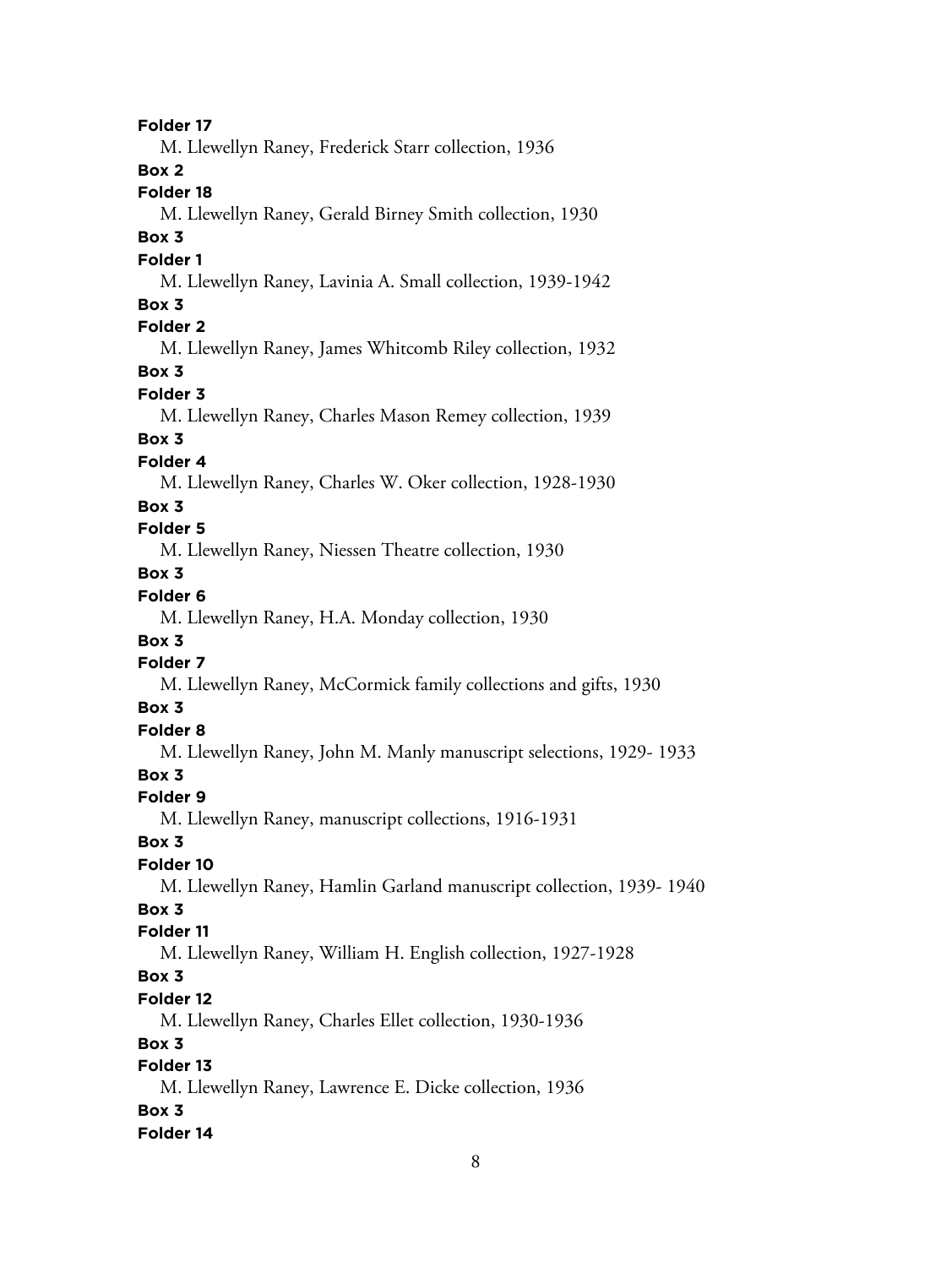M. Llewellyn Raney, Oliver R. Barrett Lincolniana collection, 1940- 1942 **Box 3 Folder 15-19** M. Llewellyn Raney, annual reports, 1928-1933 **Box 4 Folder 1-2** M. Llewellyn Raney, annual reports, 1928-1930 **Box 4 Folder 3** M. Llewellyn Raney, personnel, 1930-1931 **Box 4 Folder 4** M. Llewellyn Raney, Carolyn Wells collection of Walt Whitman, 1936 **Box 4 Folder 5** M. Llewellyn Raney, catalog card stock supplies, 1933-1938 **Box 4 Folder 6** Ralph M. Beals, 1944-1945 **Box 4 Folder 7** Ralph M. Beals, collection surveys, undated **Box 4 Folder 8** Ralph M. Beals, Oskar Teichman collection, 1945 **Box 4 Folder 9** Ralph M. Beals, Catalog Department, 1942-1943 **Box 4 Folder 10** Ralph M. Beals, book orders placed through bookstore, 1946 **Box 4 Folder 11** Ralph M. Beals, Alien Property Custodian, 1940-1945 **Box 4 Folder 12** Ralph M. Beals, University of Pennsylvania library survey, 1942- 1945 **Box 4 Folder 13** Ralph M. Beals, Latin-American publications, 1943 **Box 4 Folder 14** Ralph M. Beals, Education Library, 1943-1944 **Box 5 Folder 1** Ralph M. Beals, College Library, 1944-1945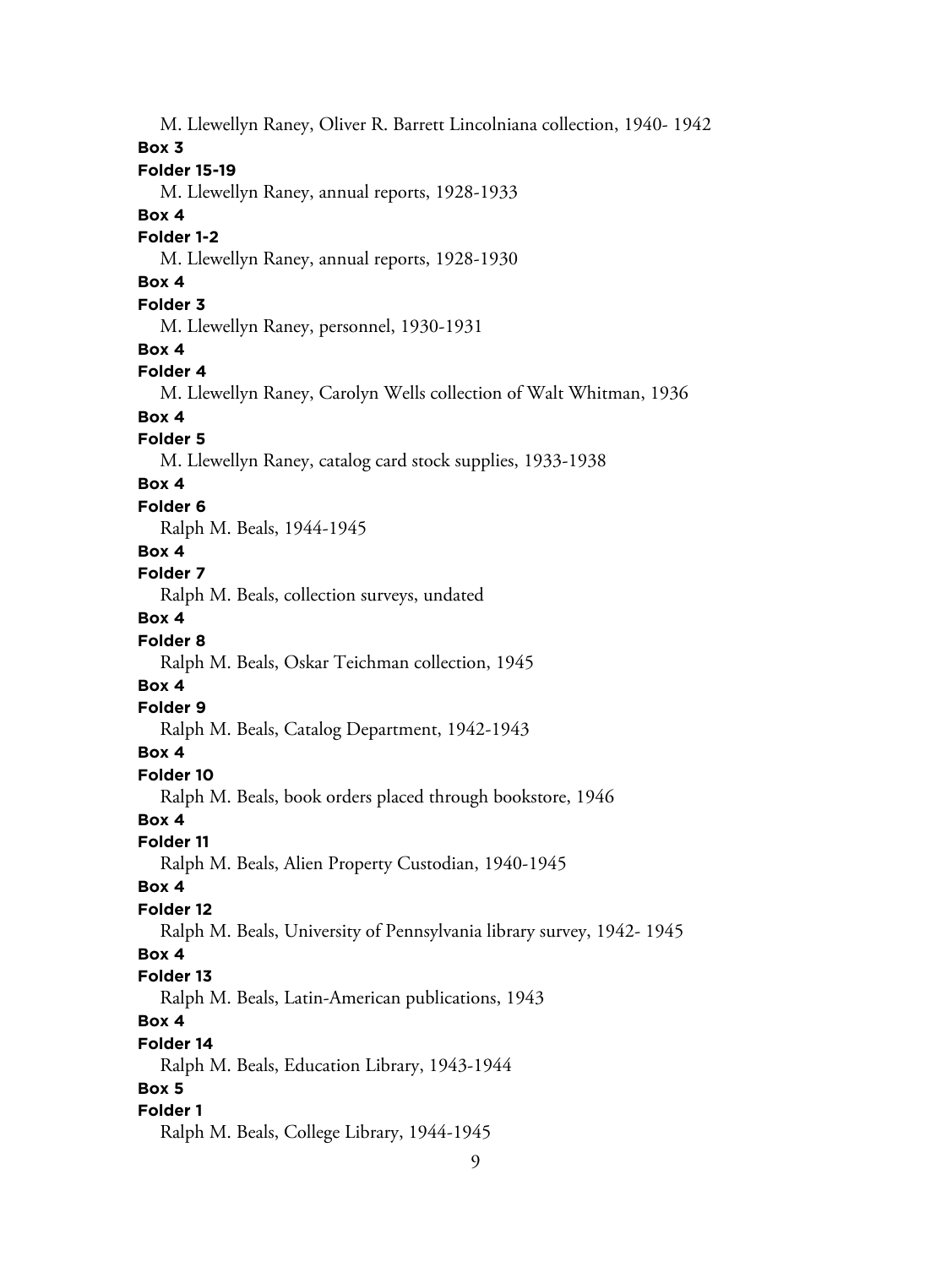**Box 5 Folder 2** Ralph M. Beals, Billings Library, 1943-1946 **Box 5 Folder 3** Ralph M. Beals, Sherwood Anderson Papers, 1943-1944 **Box 5 Folder 4** Ralph M. Beals, map collections, 1931-1944 **Box 5 Folder 5** Allen T. Hazen, Board of the Library, 1947 **Box 5 Folder 6** Allen T. Hazen, cooperative acquisitions programs, 1946-1948 **Box 5 Folder 7** Allen T. Hazen, war propaganda collection, 1947-1948 **Box 5 Folder 8-10** Allen T. Hazen, Staff Advisory Committee, 1946-1949 **Box 5 Folder 11-12** Allen T. Hazen, staff bulletins and newsletters, 1946-1948 **Box 5 Folder 13** Allen T. Hazen, administrative organization of library, 1947 **Box 5 Folder 14** Allen T. Hazen, exchange and de-duplication programs, 1945-1946 **Box 5 Folder 15** Herman H. Fussler, 1948 **Box 5 Folder 16** Herman H. Fussler, newspaper microfilming, ca. 1948 **Box 5 Folder 17** Herman H. Fussler, A.G. Spaulding collection, 1958-1959 **Box 5 Folder 18** Herman H. Fussler, dormitory libraries, 1948-1950 **Box 5 Folder 19** Herman H. Fussler, German Books, 1948-1950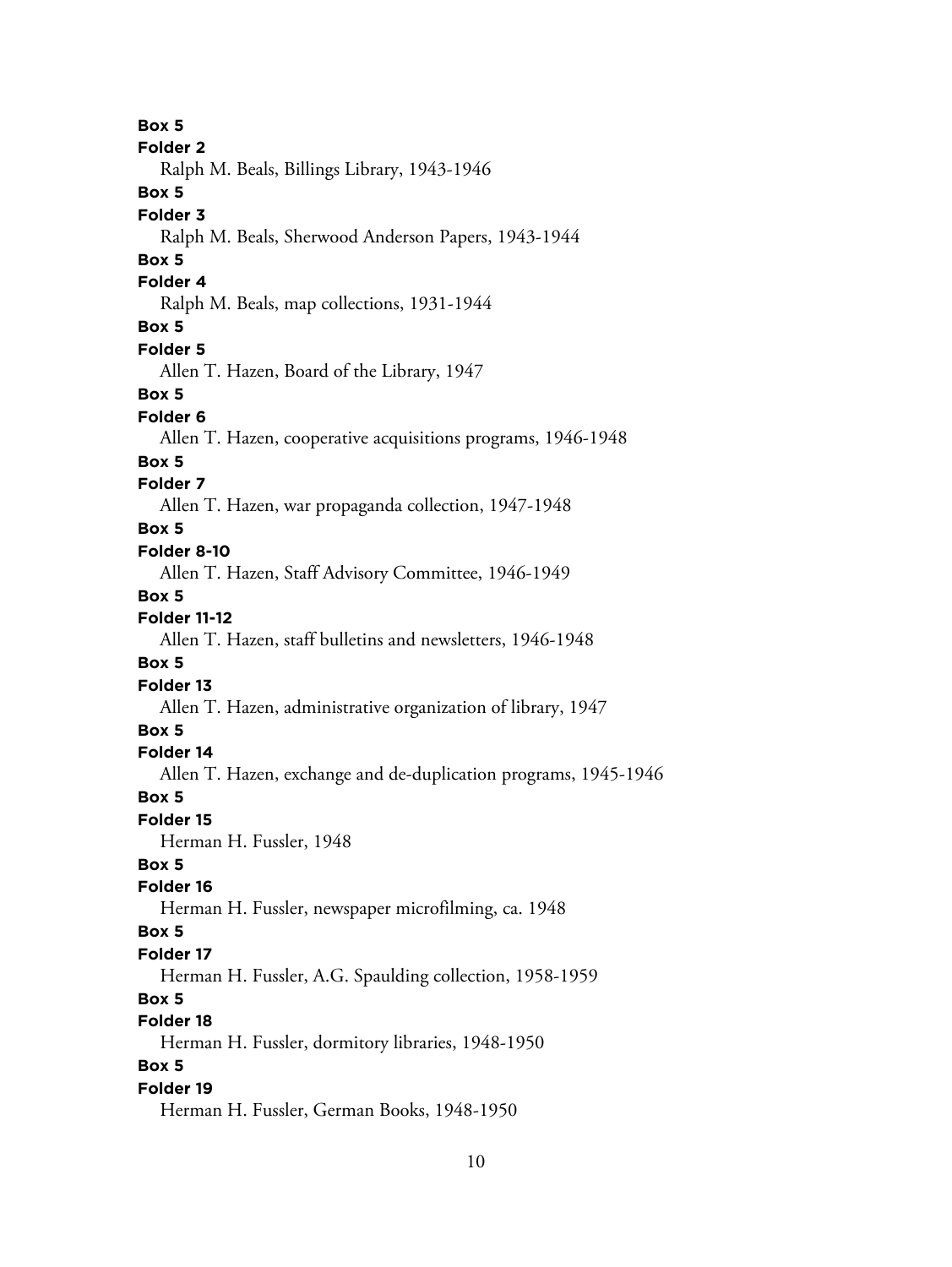# **Series II: Office of the Associate Director**

| Box 6                                                    |
|----------------------------------------------------------|
| Folder 1-11                                              |
| Collection development and administration, ca. 1927-1935 |
| Box 7                                                    |
| Folder 1-7                                               |
| Collection development and administration, ca. 1927-1935 |
| Box 8                                                    |
| Folder 1-6                                               |
| Collection development and administration, ca. 1927-1935 |
| Box 9                                                    |
| Folder 1-6                                               |
| Collection development and administration, ca. 1927-1935 |
| <b>Box 10</b>                                            |
| Folder 1-6                                               |
| Collection development and administration, ca. 1927-1935 |
| <b>Box 11</b>                                            |
| Folder 1-6                                               |
| Collection development and administration, ca. 1927-1935 |
| <b>Box 12</b>                                            |
| Folder 1-6                                               |
| Collection development and administration, ca. 1927-1935 |
| <b>Box 13</b>                                            |
| Folder 1-4                                               |
| Collection development and administration, ca. 1927-1935 |
| <b>Box 13</b>                                            |
| <b>Folder 5</b>                                          |
| Newspapers, collection development policy, 1930-1931     |
| <b>Box 13</b>                                            |
| Folder <sub>6</sub>                                      |
| Committee on Fugitive Materials, 1931-1936               |
| <b>Box 13</b>                                            |
| Folder 7-8                                               |
| Public documents, collection development, 1932-1933      |
| <b>Box 14</b>                                            |
| Folder 1-2                                               |
| Public documents, collection development, 1934-1935      |
| <b>Box 14</b>                                            |
| <b>Folder 3</b>                                          |
| Social sciences, collection management, 1929-1932        |
| <b>Box 14</b>                                            |
| Folder 4                                                 |
| Survey of government publications acquisitions, 1942     |
| <b>Box 14</b>                                            |
| Folder 5-6                                               |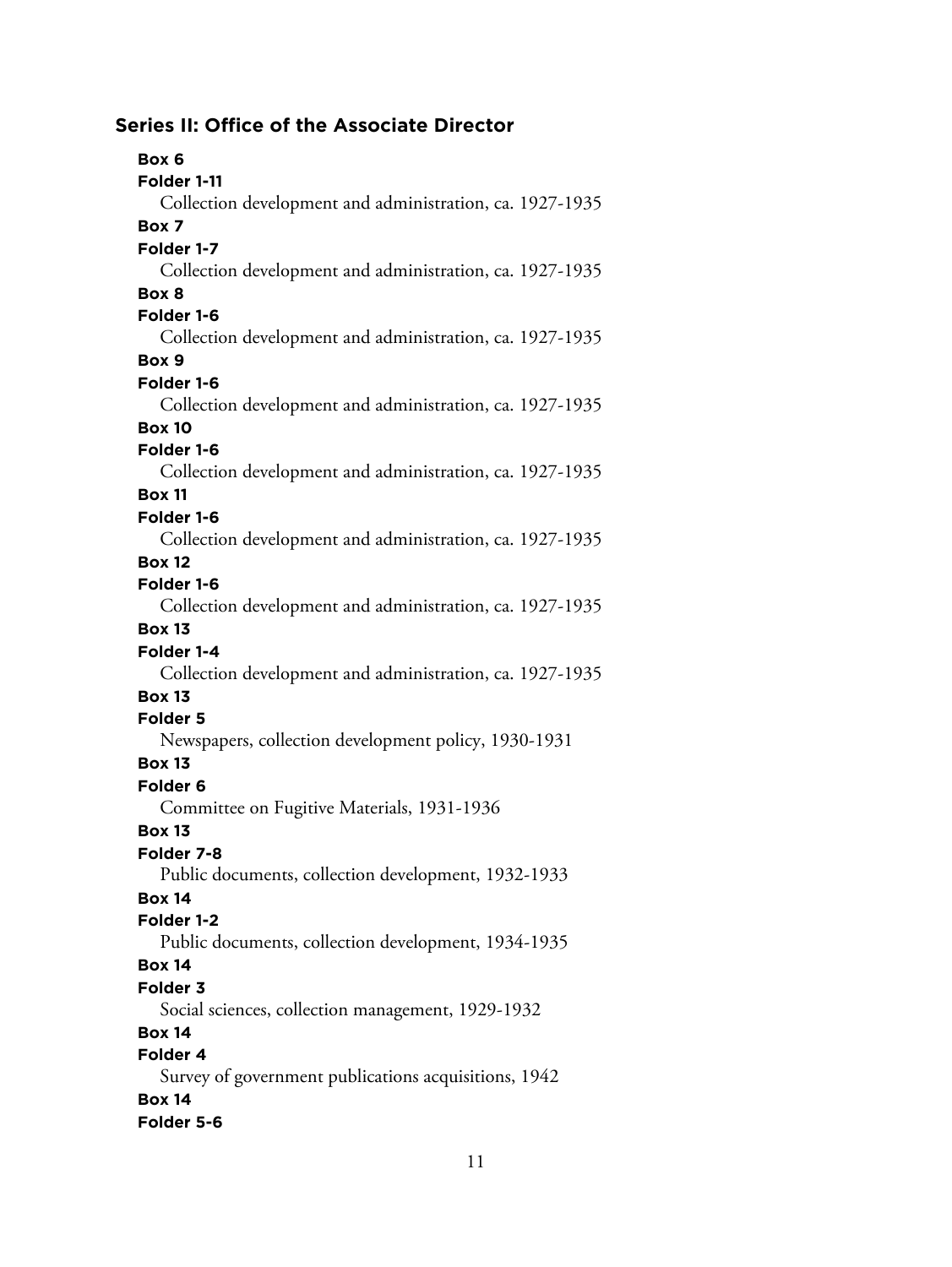Personnel, 1934 **Box 14 Folder 7** National Youth Administration, 1934-1940 **Box 15 Folder 1** B. Login & Son, medical periodicials, 1930-1931 **Box 15 Folder 2** Map collections, 1931 **Box 15 Folder 3-4** Dissertations, acquisitions and processing, 1930-1931 **Box 15 Folder 5** Facilities, 1931 **Box 15 Folder 6** Education Library, 1931 **Box 15 Folder 7** William H. English collection, 1929-1931 **Box 15 Folder 8** Dime novels collections, 1931 **Box 15 Folder 9** Medical Library Association, 1933 **Series III: Departments and Divisions Box 15 Folder 10-12** Acquisitions Department, 1943-1948 **Box 15 Folder 13-19** Catalog Department, 1914-1947 **Box 16 Folder 1-2** Catalog Department, 1928-1949 **Box 16 Folder 3** Circulation Department, 1936-1937

**Box 16 Folder 4**

Departmental libraries, 1922-1948

# **Box 16**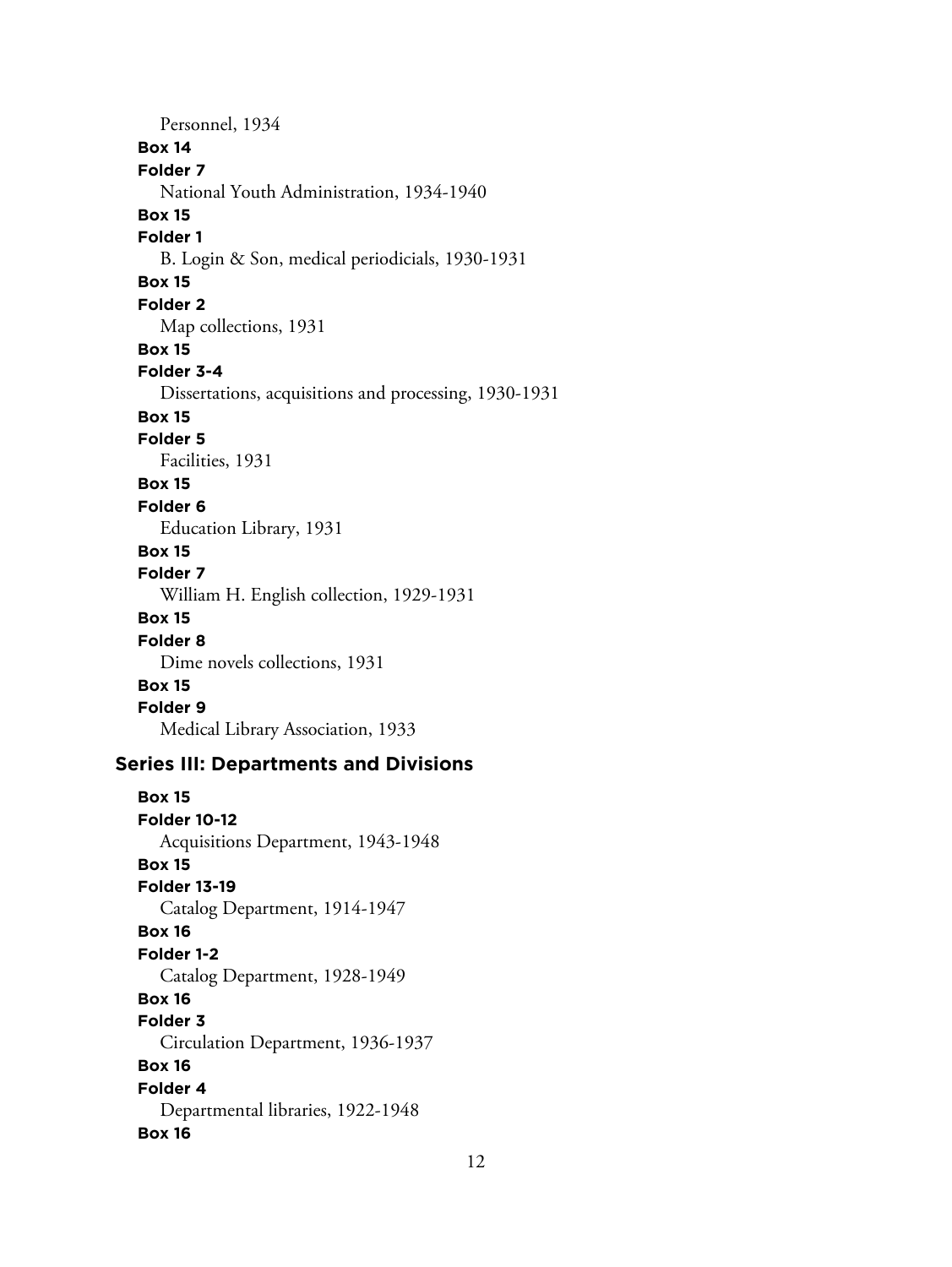**Folder 5** Dissertations Department, 1928 **Box 16 Folder 6** Dormitory libraries, 1931-1945 **Box 16 Folder 7** Order Department, 1938-1947 **Box 16 Folder 8** Personnel, undated **Box 16 Folder 9-18** Preparations Division, 1930-1948 **Box 16 Folder 19** Serials Department, 1944-1947

#### **Series IV: Finances**

**Box 17 Folder 1-8** 1917-1930 **Box 18 Folder 1-6** 1930-1931 **Box 19 Folder 1-5** 1931-1933 **Box 20 Folder 1-4** 1933-1943 **Box 20 Folder 5-9** Budgets, 1927-1932 **Box 21 Folder 1-7** Budgets, 1932-1939 **Box 21 Folder 8** Staff appointments, 1929-1931 **Box 21 Folder 9** Staff salaries, 1930-1931 **Box 21 Folder 10** Rosenwald Fund, undated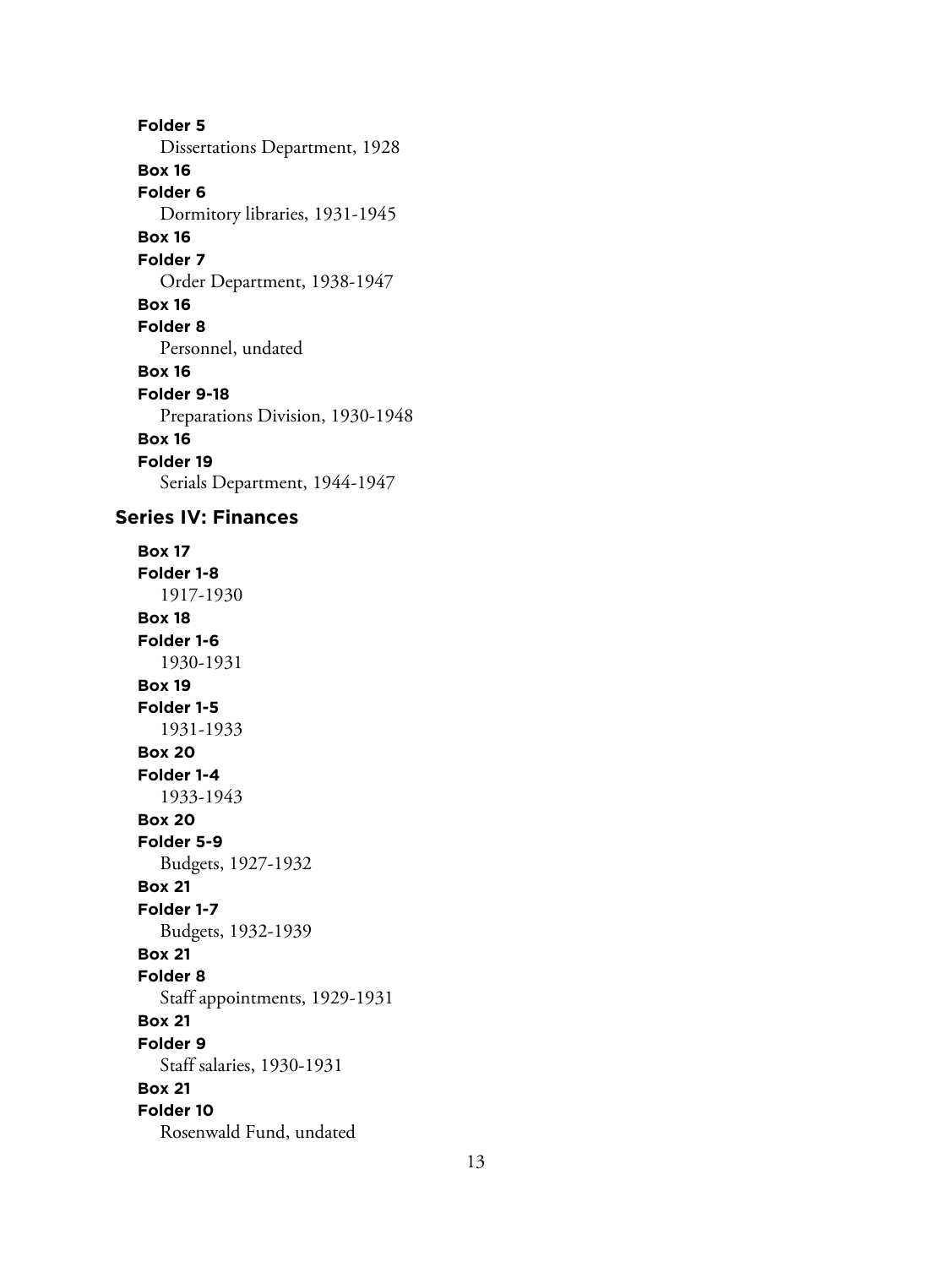**Box 21 Folder 11** Unidentified notes

#### **Series V: Library Survey, 1930-1933**

**Box 21 Folder 12-14** Organization and preliminary work **Box 22 Folder 1-2** Drafts **Box 22 Folder 3** Collection policy surveys **Box 22 Folder 4** Statistical reports **Box 22 Folder 5** Biological Sciences, Anatomy **Box 22 Folder 6** Biological Sciences, Bacteriology and Hygiene **Box 22 Folder 7** Biological Sciences, Botany **Box 22 Folder 8** Biological Sciences, Clinics **Box 22 Folder 9** Biological Sciences, Health Services **Box 22 Folder 10** Biological Sciences, Home Economics **Box 22 Folder 11** Biological Sciences, Obstetrics and Gynecology **Box 22 Folder 12** Biological Sciences, Pathology **Box 22 Folder 13** Biological Sciences, Pediatrics **Box 22 Folder 14**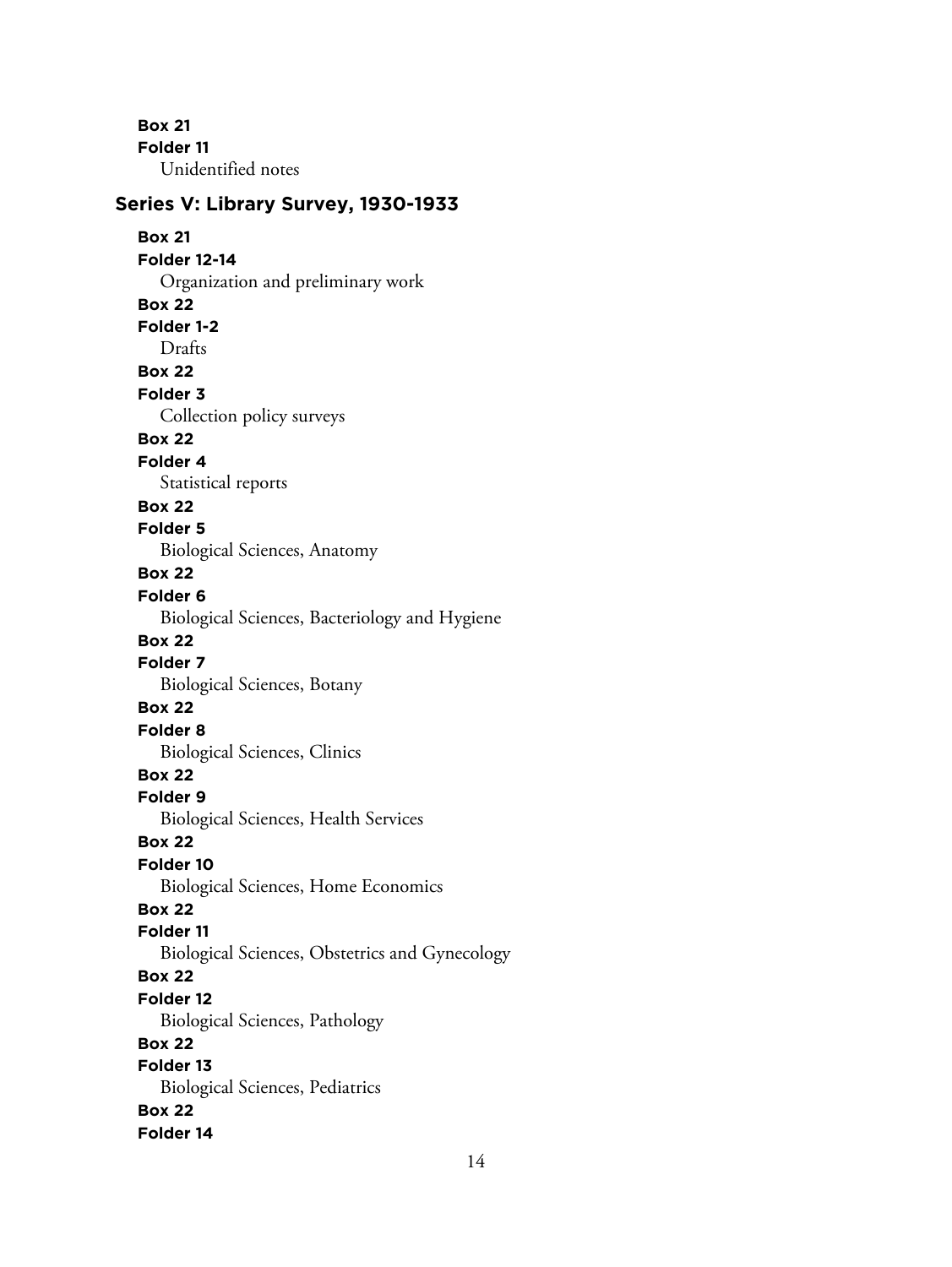Biological Sciences, Physiological Chemistry and Pharmacology **Box 22 Folder 15** Biological Sciences, Physiology **Box 22 Folder 16** Biological Sciences, Psychology **Box 22 Folder 17** Biological Sciences, Surgery **Box 22 Folder 18** Biological Sciences, Zoology **Box 22 Folder 19** Business School **Box 22 Folder 20** College **Box 22 Folder 21** Divinity School **Box 23 Folder 1** Graduate Library School **Box 23 Folder 2** Humanities Division, Art **Box 23 Folder 3** Humanities Division, Classics **Box 23 Folder 4** Humanities Division, English **Box 23 Folder 5** Humanities Division, Germanic Languages and Literatures **Box 23 Folder 6** Humanities Division, Music **Box 23 Folder 7** Humanities Division, Oriental Languages and Literatures **Box 23 Folder 8** Humanities Division, Philosophy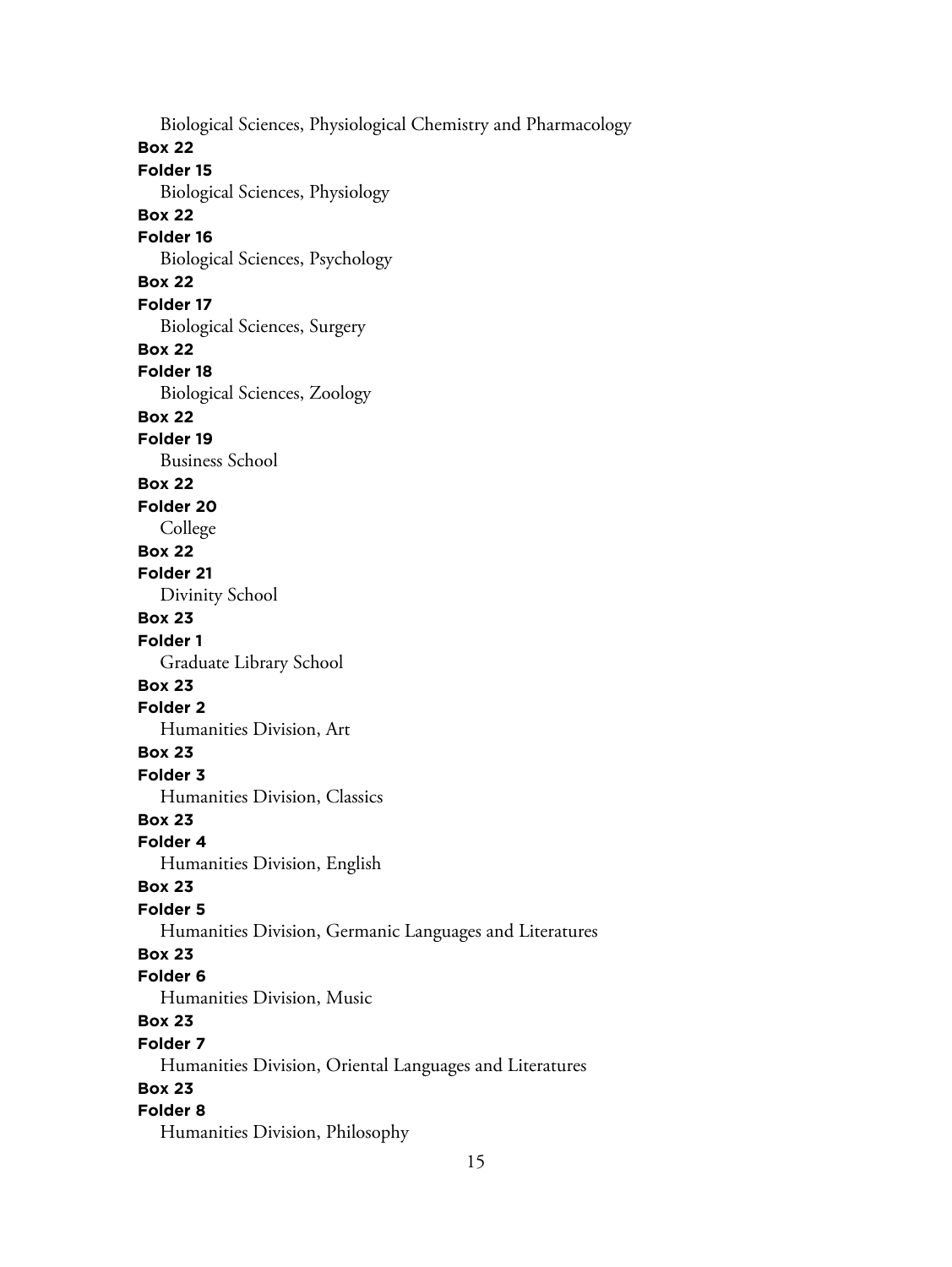**Box 23 Folder 9** Humanities Division, Romance Languages and Literatures **Box 23 Folder 10** Law School **Box 23 Folder 11** Physical Sciences Division, Astronomy **Box 23 Folder 12** Physical Sciences Division, Chemistry **Box 23 Folder 13** Physical Sciences Division, Geography **Box 23 Folder 14** Physical Sciences Division, Geology **Box 23 Folder 15** Physical Sciences Division, Mathematics **Box 23 Folder 16** Physical Sciences Division, Physics **Box 23 Folder 17** Physical Sciences Division, Rush Medical College **Box 23 Folder 18** School of Social Services Administration **Box 23 Folder 19** Social Sciences Division **Box 23 Folder 20** Social Sciences Division, Economics **Box 23 Folder 21** Social Sciences Division, History **Box 23 Folder 22** Maps collection **Box 23 Folder 23** Serials collection **Box 23**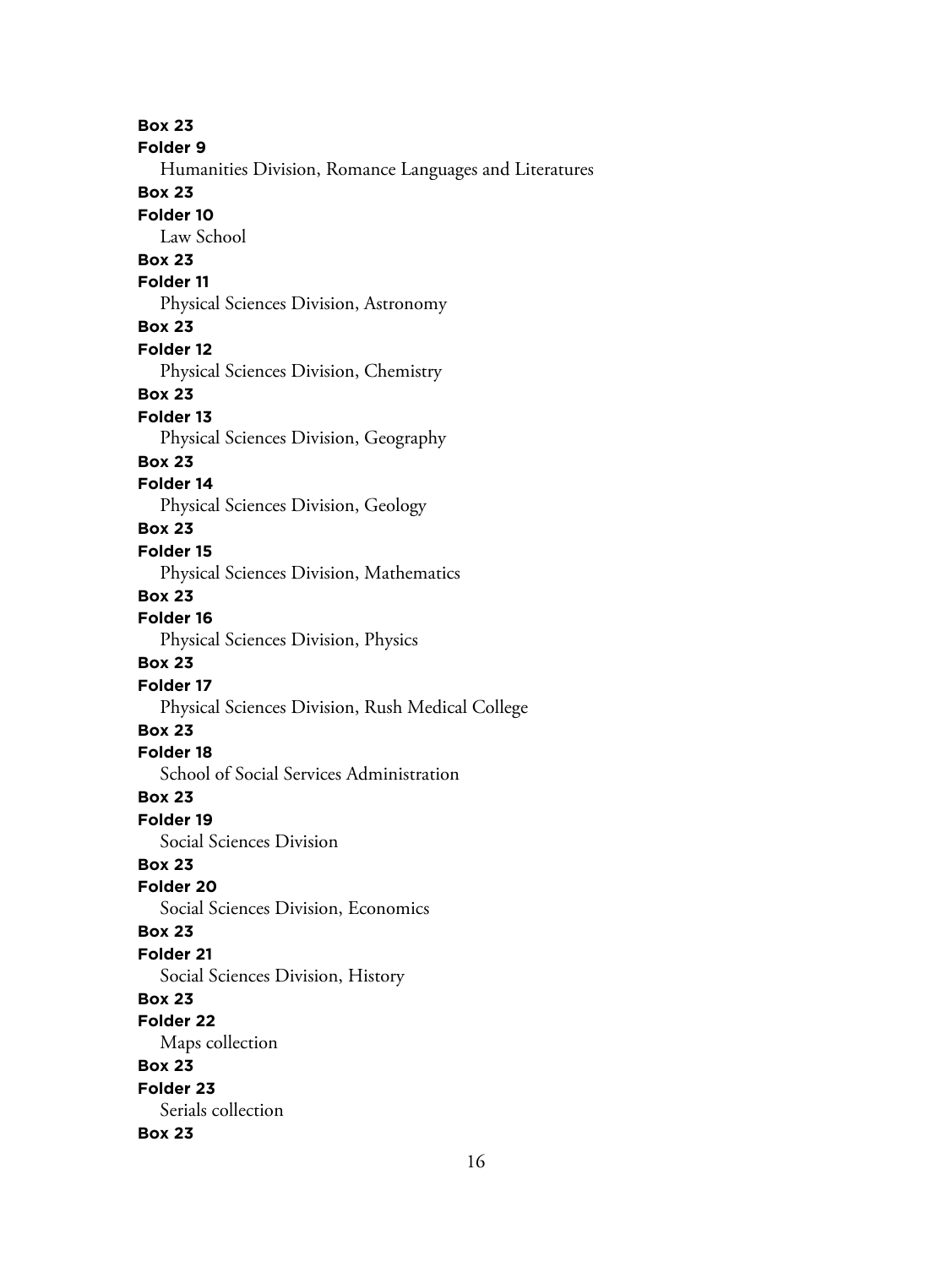**Folder 24**

History of science collection

#### **Series VI: Facilities, Equipment and Supplies**

**Box 23 Folder 25** Supply samples, ca. 1920s-1940s **Box 23 Folder 26** Building renovations, ca. 1930s **Box 23 Folder 27** Typewriters, ca. 1920s **Box 23 Folder 28** Hours of service, 1942-1948

# **Series VII: Staff Information**

#### **Box 24**

**Folder 1**

Notices, ca. 1940s

# **Box 24**

**Folder 2** Position descriptions, ca. 1940s

#### **Box 24**

**Folder 3**

Staff lists and directories, 1933-1947

#### **Series VIII: Publications and Guides**

**Box 24 Folder 4-5** Annual reports of the Director of the Libraries, 1912-1931 **Box 24 Folder 6** Guide to Historical Literature, ca. 1930s **Box 24 Folder 7** University publications, 1894-1912 **Box 24 Folder 8** Friends of the Library newsletter and by-laws, ca. 1940s **Box 24 Folder 9** Handbook of the Libraries of the University, 1912-1927 **Box 24 Folder 10**